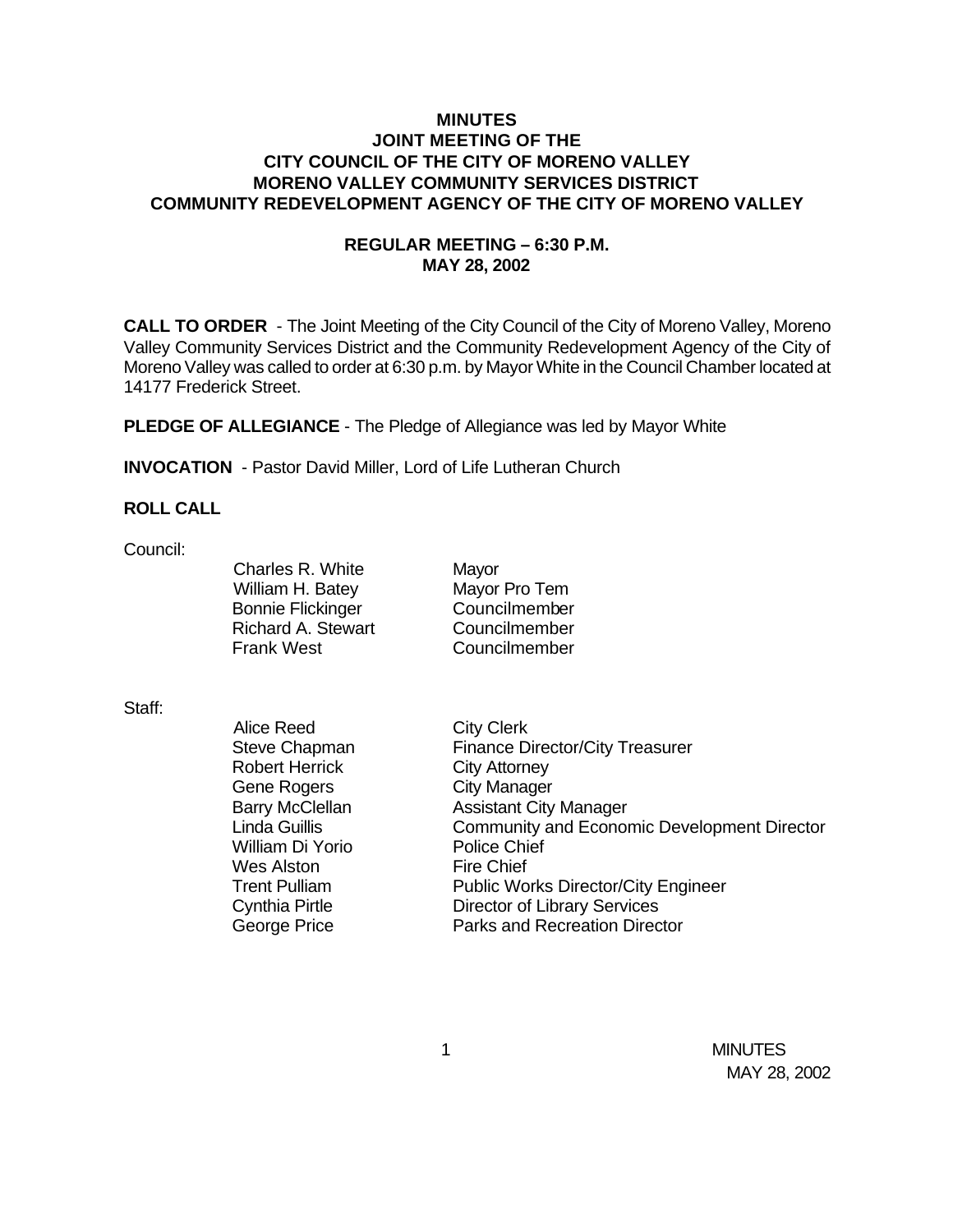# **JOINT CONSENT CALENDARS (SECTIONS A-C) OF THE CITY COUNCIL OF THE CITY OF MORENO VALLEY, MORENO VALLEY COMMUNITY SERVICES DISTRICT, AND COMMUNITY REDEVELOPMENT AGENCY OF THE CITY OF MORENO VALLEY**

Mayor White opened the agenda items for the Consent Calendars for public comments; there being none, public comments were closed.

Councilmember Flickinger made a motion, seconded by Mayor Pro Tem Batey to approve the Consent Calendars in their entireties. Motion carried 5-0. Roll call vote.

## **A. CONSENT CALENDAR** - **CITY COUNCIL**

- A1. ORDINANCES FIRST READING BY TITLE ONLY Waived reading of all Ordinance Introductions and read by title only.
- A2. WARRANT REPORTS Adopted Resolution No. 2002-32, approving the Warrant Reports, including wire transfers, dated April 2002 in the total amount of \$8,486,874.14

## Resolution No. 2002-32

A Resolution of the City Council of the City of Moreno Valley, California, Approving the Warrant Reports Dated April 30, 2002

- A3. MINUTES REGULAR MEETING OF APRIL 23, 2002 Approved as submitted.
- A4. MINUTES SPECIAL MEETING OF MAY 7, 2002 Approved as submitted.
- A5. INLAND EMPIRE SMALL BUSINESS DEVELOPMENT CENTER AGREEMENT Approved the agreement between the City of Moreno Valley and the Inland Empire Small Business Development Center for business counseling services and appropriate \$21,667 from unprogrammed funds to account number 144.73910.6821.

A6. AUTHORIZATION TO AWARD THE CONSTRUCTION CONTRACT FOR THE IRONWOOD AVENUE REHABILITATION FROM BARCLAY DRIVE TO PIGEON PASS ROAD, FEDERAL AID NO. STPL-5441 (031), PROJECT NO. 01-12566721 (INCORRECT NO.)(CORRECT NO. 99-25654) Awarded the construction contract for the Ironwood Avenue Improvements to L.D. Anderson, Inc., 2750 South Lilac Avenue, Bloomington, California 92316, the lowest responsible bidder; authorized the Mayor to execute a contract agreement with L.D. Anderson, Inc. and authorized the issuance of a Purchase Order to L.D. Anderson, Inc. in the amount of \$967,191.61 (the amount of bid plus 10%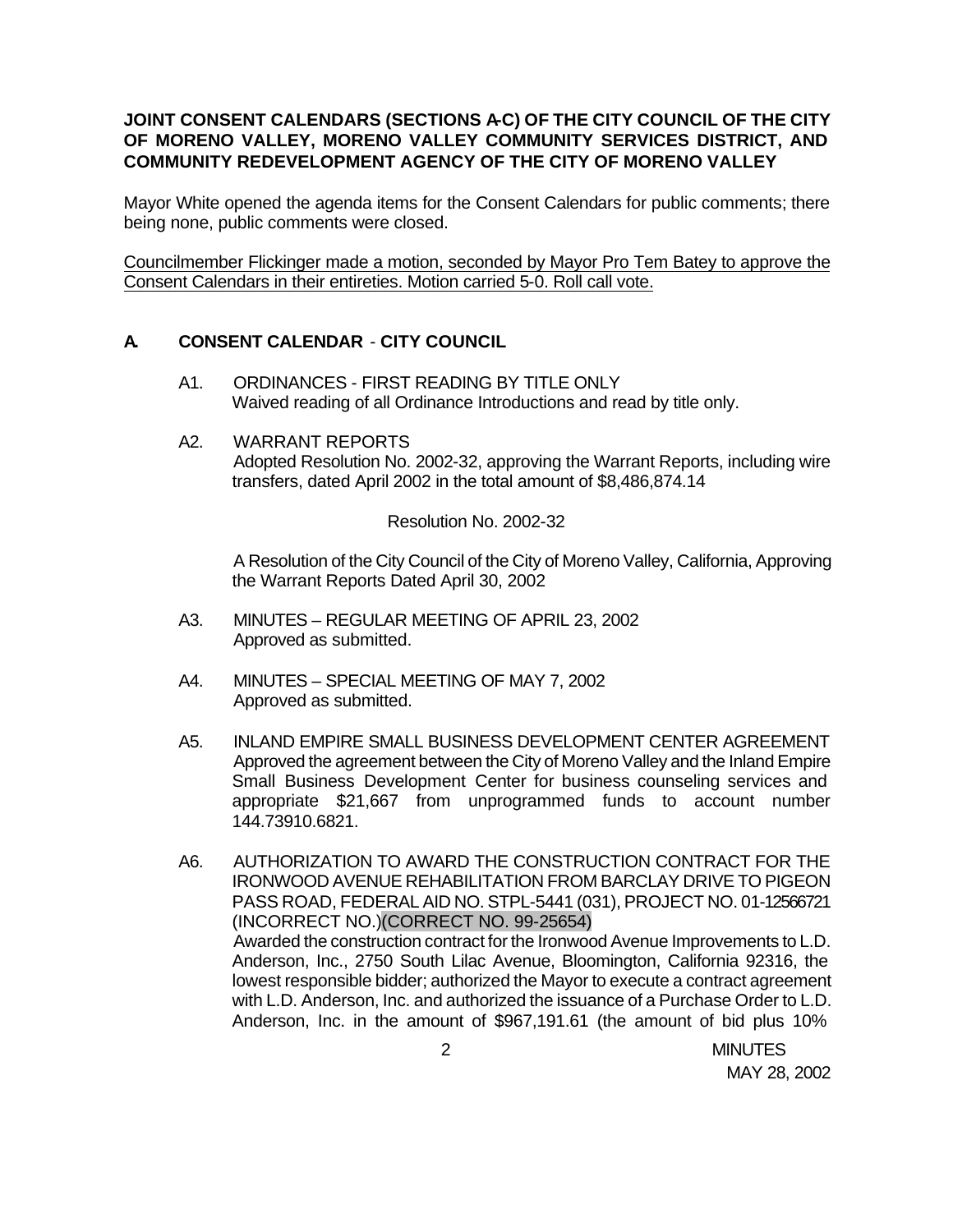contingency) when both parties have signed the contract (Account No. 125.65420).

A7. FINAL MAP 24043-1 – REDUCE FAITHFUL PERFORMANCE BOND AND ADOPT RESOLUTION NO. 2002-33, A RESOLUTION OF THE CITY COUNCIL OF THE CITY OF MORENO VALLEY AUTHORIZING ACCEPTANCE OF THE PUBLIC RIGHT-OF-WAY IMPROVEMENTS AS COMPLETE AND ACCEPTING OLIVER STREET AND LAUREL COURT INTO THE CITY MAINTAINED STREET SYSTEM, SUBDIVIDER – BARRATT AMERICAN, INC., 2035 CORTE DEL NOGAL, SUITE 160, CARLSBAD, CA 92009 Approved a 90% reduction to the Faithful Performance Bond; instructed the City

Engineer to prepare a 90% reduction to the Faithful Performance Bond and adopted Resolution No. 2002-33 authorizing the acceptance of the public right-ofway improvements for Tract Map 24043-1 as complete and accepting Oliver Street and Laurel Court into the City maintained street system.

### Resolution No. 2002-33

A Resolution of the City Council of the City of Moreno Valley, California, Authorizing the Acceptance of the Public Right-of-Way Improvements as Complete Within Tract 24043-1, and Accepting Oliver Street and Laurel Court into the City Maintained Street System

A8. FINAL MAP 24043-2 – REDUCE FAITHFUL PERFORMANCE BOND AND ADOPT RESOLUTION NO. 2002-34, A RESOLUTION OF THE CITY COUNCIL OF THE CITY OF MORENO VALLEY AUTHORIZING ACCEPTANCE OF THE PUBLIC RIGHT-OF-WAY IMPROVEMENTS AS COMPLETE AND ACCEPTING TURNBERRY STREET AND OCEAN DUNES STREET INTO THE CITY MAINTAINED STREET SYSTEM, SUBDIVIDER – BARRATT AMERICAN, INC., 2035 CORTE DEL NOGAL, SUITE 160, CARLSBAD, CA 92009 Approved a 90% reduction to the Faithful Performance Bond; instructed the City Engineer to prepare a 90% reduction to the Faithful Performance Bond and adopted Resolution No. 2002-34 authorizing the acceptance of the public right-ofway improvements for Tract Map 24043-2 as complete and accepting Turnberry Street and Ocean Dunes Street into the City maintained street system.

### Resolution No. 2002-34

A Resolution of the City Council of the City of Moreno Valley, California, Authorizing the Acceptance of the Public Right-of-Way Improvements as Complete Within Tract 24043-2, and Accepting Turnberry Street and Ocean Dunes Street into the City Maintained Street System

A9. PARCEL MAP 29968 - EXECUTE A QUITCLAIM DEED TRANSFERRING THE CITY'S TITLE INTEREST IN A DRAINAGE EASEMENT TO THE UNDERLYING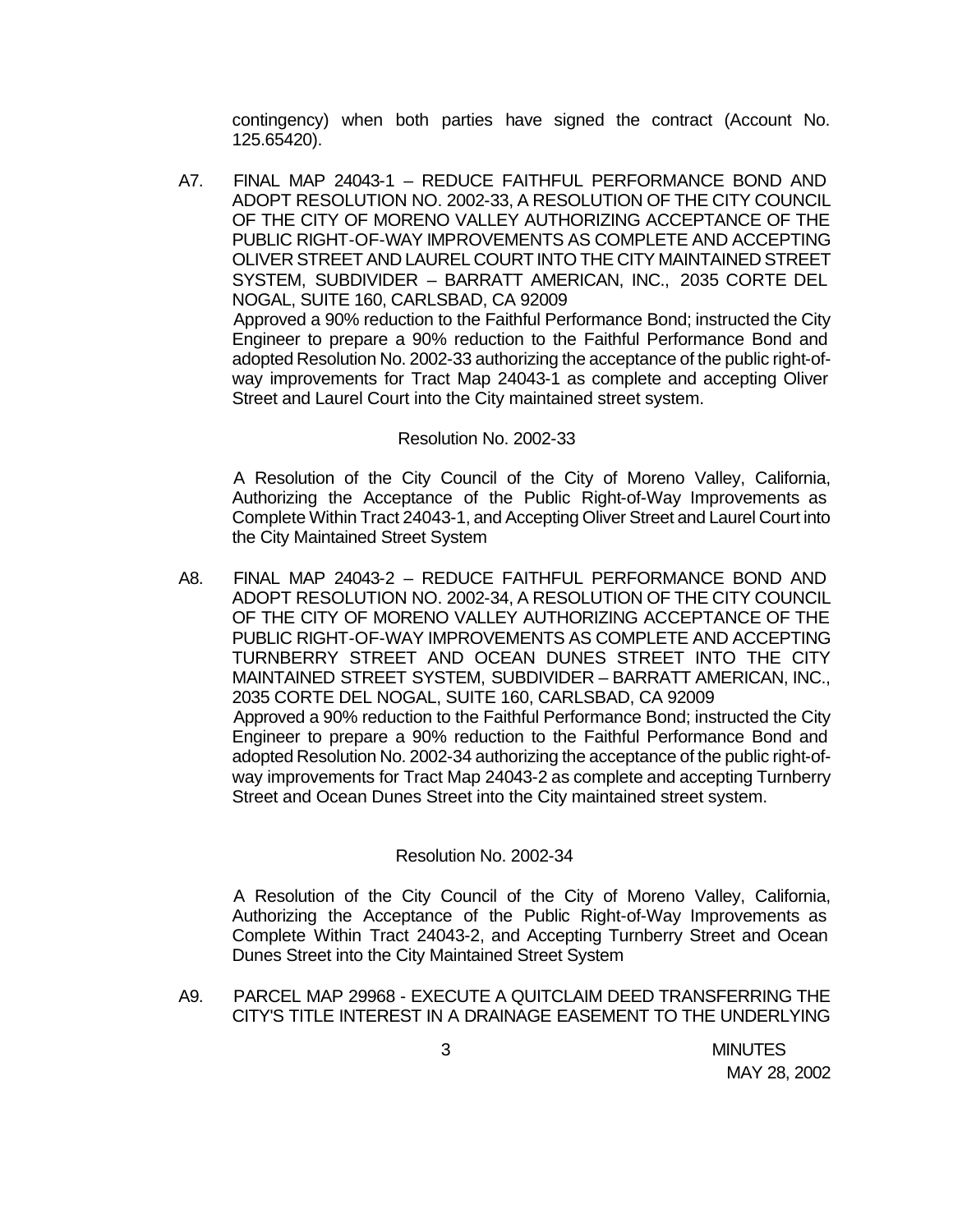FEE PROPERTY OWNER, SOUTH SIDE OF ALESSANDRO BOULEVARD, EAST SIDE OF ELSWORTH STREET, SUBDIVIDER -NEWHOPE PROPERTIES III, CGP, 9751 TALBERT AVENUE, FOUNTAIN VALLEY, CA 92708 Authorized the Mayor to execute the Quitclaim Deed transferring the City's title interest in the drainage easement recorded July 13, 1973, as Instrument No. 92262, in the Official Records of Riverside County, California; and directed the City Clerk to forward the signed Quitclaim Deed to the County Recorder's Office for recordation.

- A10. FOURTH AMENDMENT TO AGREEMENT FOR PROFESSIONAL CONSULTANT SERVICES FOR THE ROUTE 60/NASON STREET INTERCHANGE IMPROVEMENTS, PROJECT NO. 98-26897 Approved the Fourth Amendment to Agreement for Professional Consultant Services as approved to form by the City Attorney, between the City and Parsons Brinckerhoff Quade and Douglas, Inc., for additional environmental and preliminary engineering services in a lump sum not to exceed \$50,980 (Account No. 125.89720); authorized the Mayor to execute the Fourth Amendment to Agreement for Professional Consultant Services with Parsons Brinckerhoff Quade and Douglas, Inc.; and authorized an increase in the purchase order to Parsons Brinkerhoff Quade and Douglas, Inc. in a lump sum not to exceed \$50,980 for the Route 60/Nason Interchange Improvements (Account No. 125.89720.)
- A11. AUTHORIZE THE SECOND AMENDMENT TO THE AGREEMENT FOR PROFESSIONAL ENGINEERING SERVICES WITH ENGINEERING RESOURCES Authorized the Second Amendment to the Agreement for Professional Engineering Services with Engineering Resources to increase the existing purchase orders by \$50,000 and authorized the City Manager to execute the Second Amendment to the Agreement with Engineering Resources.

## **B. CONSENT CALENDAR** - **COMMUNITY SERVICES DISTRICT**

- B1. ORDINANCES FIRST READING BY TITLE ONLY Waived reading of all Ordinance Introductions and read by title only.
- B2. MINUTES REGULAR MEETING OF APRIL 23, 2002 Approved as submitted.
- B3. MINUTES SPECIAL MEETING OF MAY 7, 2002 Approved as submitted.
- B4. RIDGE CREST PARK BUDGET APPROPRIATION FOR THE PURCHASE OF PICNIC SHELTERS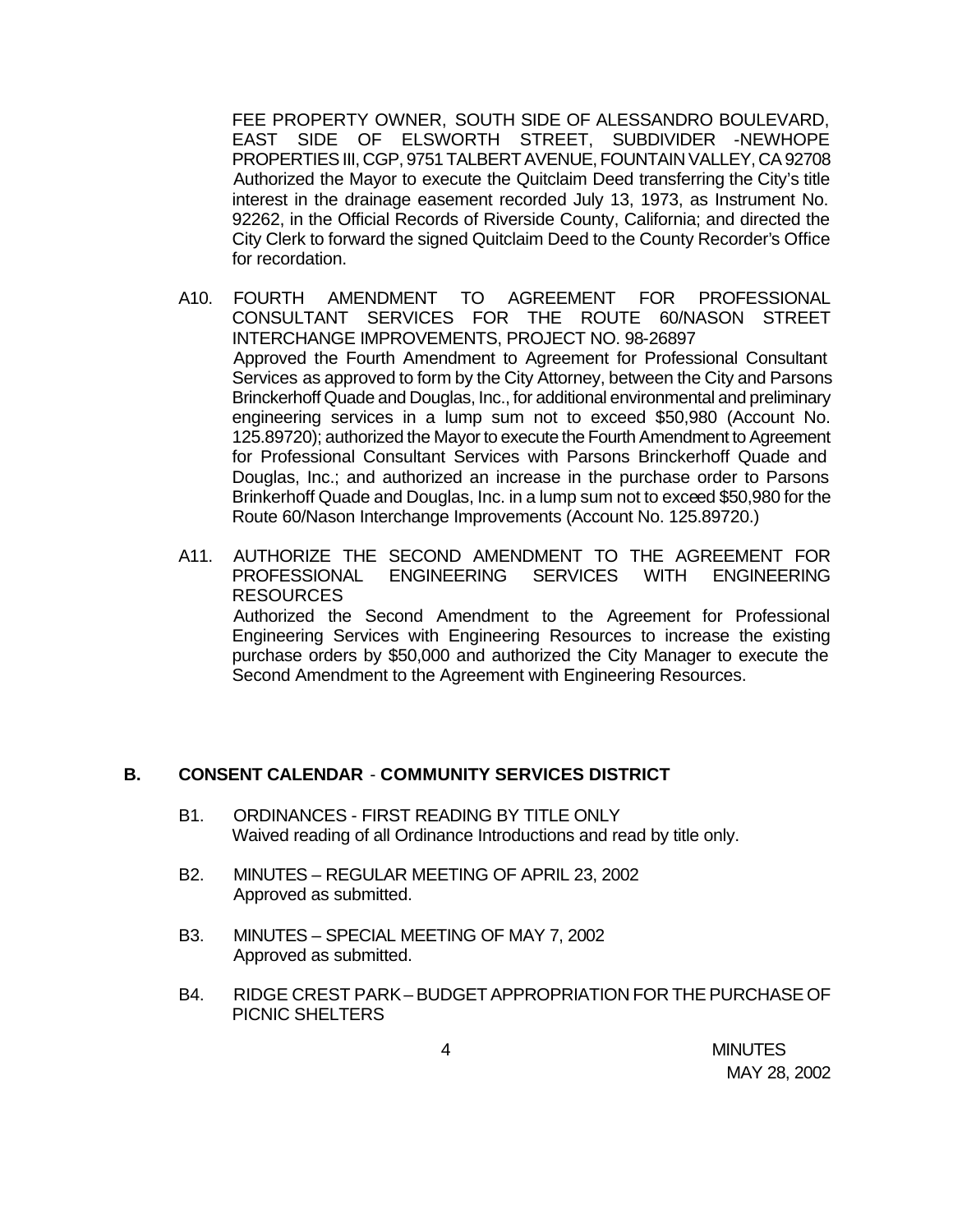Approved appropriation of \$50,000 for the purchase and installation of two picnic shelters for Ridge Crest Park; approved the purchase order to Miracle Playground Sales, 27464 Commerce Center Drive, Suite 1, Temecula, California 92590 for material and labor to install two picnic shelters at Ridge Crest Park and authorized the Finance Director to execute the necessary documents in an amount not to exceed \$50,000 as receipted from Ryland Homes on January 15, 2002 in account code #161.1610.4540.

B5. REQUEST ADOPTION OF PLANS AND SPECIFICATIONS AND AUTHORIZATION TO ADVERTISE FOR CONSTRUCTION BIDS FOR THE ROLLER HOCKEY/SKATEBOARD PARK AND RESTROOM SNACK BAR BUILDING AT MARCH FIELD PARK Adopted the plans and specifications on file in the office of the Parks and Recreation Director for the construction of a Roller Hockey/Skateboard Park and restroom/snack bar facility at March Field Park; and authorized the City Clerk to advertise this project for construction bids.

## **C. CONSENT CALENDAR** - **COMMUNITY REDEVELOPMENT AGENCY**

- C1. ORDINANCES FIRST READING BY TITLE ONLY Waived reading of all Ordinance Introductions and read by title only.
- C2. MINUTES REGULAR MEETING OF APRIL 23, 2002 Approved as submitted.
- C3. MINUTES SPECIAL MEETING OF MAY 7, 2002 Approved as submitted.
- C4. PALM DESERT DEVELOPMENT COMPANY (PDDC) HEACOCK COTTONWOOD II, LP (COTTONWOOD PLACE PHASE II) FINANCIAL ASSISTANCE REQUEST AND RESOLUTION FOR TAX CREDIT APPLICATION Adopted Resolution No. RDA 2002-03, supporting the revised Cottonwood Place Phase II Housing development and affirming the provision of assistance to Heacock Cottonwood II, LP, a subsidiary of the Palm Desert Development Company (PDDC).

### Resolution No. RDA 2002-03

A Resolution of the Community Redevelopment Agency of the City of Moreno Valley Supporting the Cottonwood Place Phase II Housing Development and Affirming its Intention to Provide Assistance to Heacock Cottonwood II, LP, a Subsidiary of the Palm Desert Development Company

## **D. PUBLIC HEARINGS**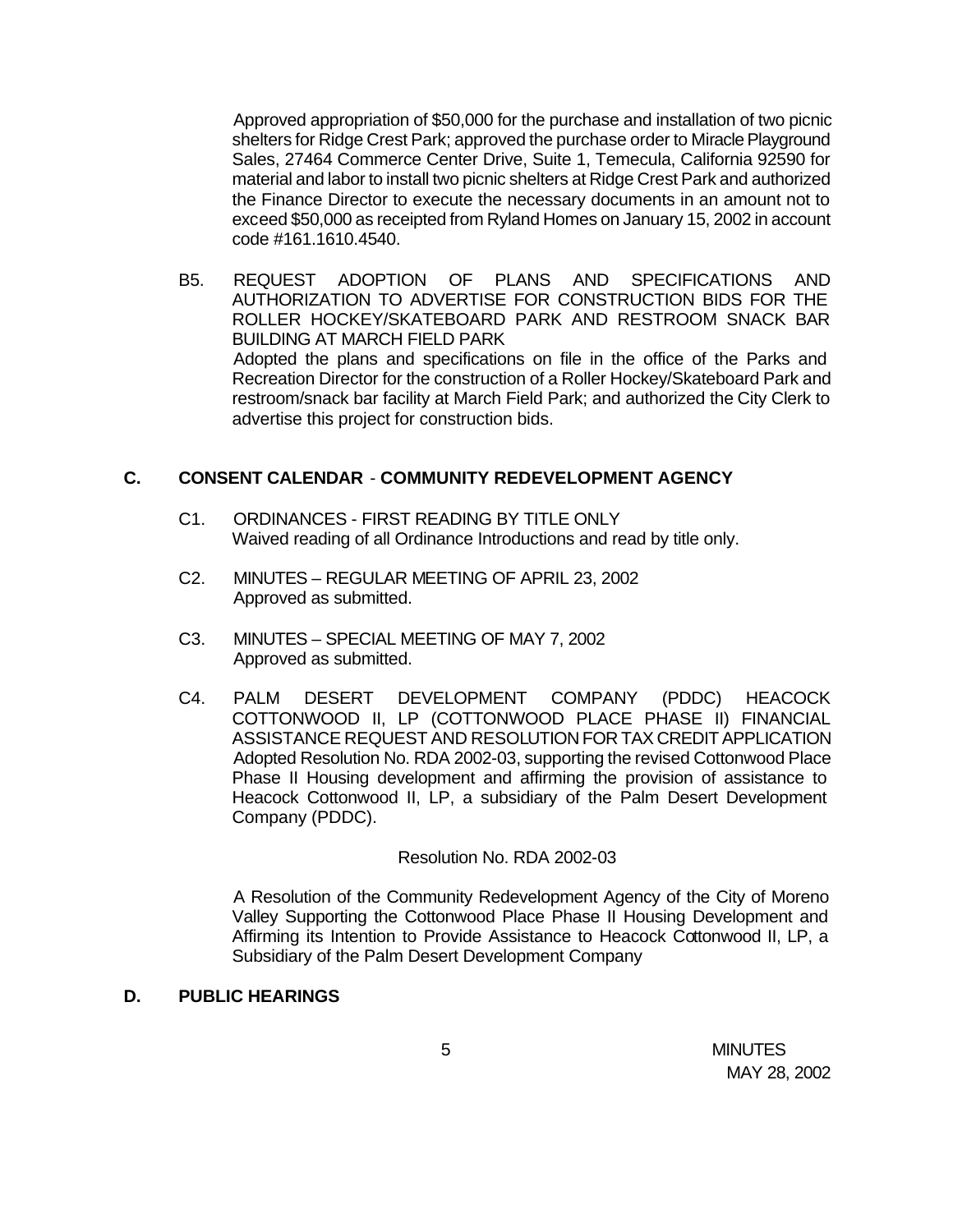D1. A PUBLIC HEARING ON AN APPEAL OF THE PLANNING COMMISSION'S APRIL 11, 2002 APPROVAL OF CONDITIONAL USE PERMIT PA01-0084 FOR A CHILDCARE FACILITY TO BE LOCATED WITHIN AN OFFICE BUILDING LOCATED AT 21250 BOX SPRINGS ROAD. THE APPEAL APPLICATION WAS SUBMITTED BY MR. WILLIE D. MITCHELL. THE PROJECT PROPONENT IS FAMILY SERVICE ASSOCIATION OF WESTERN RIVERSIDE COUNTY

Mayor White opened the public testimony portion of the public hearing. Public comments were received from Richard Garcia, Deborah Clark, Steve Newman, Daniel Ferdon, Aram Sogomonian, Catalina Santana, Leticia Rios, Rebecca Davis, Celia Perez, Elias Teshome and Wayne Leach.

Councilmember Flickinger made a motion, seconded by Councilmember West to adopt a Negative Declaration for Conditional Use Permit PA01-0084, in that this application will not result in significant environmental impacts. Motion carried 3-2, Mayor Pro Tem Batey and Councilmember Stewart dissenting. Roll call vote.

Councilmember Flickinger made a motion, seconded by Councilmember West to adopt City Council Resolution No. 2002-35 approving Conditional Use Permit PA01-0084, based on the findings in City Council Resolution No. 2002-35, and the conditions of approval as attached to the resolution as Exhibit 1, thereby upholding the Planning Commission's approval of Conditional Use Permit PA01-0084. Motion carried 3-2, Mayor Pro Tem Batey and Councilmember Stewart dissenting. Roll call vote.

### Resolution No. 2002-35

A Resolution of the City Council of the City of Moreno Valley, California, Approving Conditional Use Permit PA01-0084 for a Childcare Facility to be Located in an Existing Office Building Located at 21250 Box Springs Road

## **RECESS; RECONVENE**

D2. PUBLIC HEARING TO CONSIDER AMENDING THE COMMUNITY DEVELOPMENT BLOCK GRANT PROGRAM 2001-02 ANNUAL ACTION PLAN – AMENDMENT 2 (CONTINUED FROM MAY 14, 2002)

Mayor White opened the public testimony portion of the public hearing. Public comments were received from Don Bedro.

Councilmember Flickinger made a motion, seconded by Councilmember West to approve the proposed amendment to the FY 2001-02 Annual Action Plan and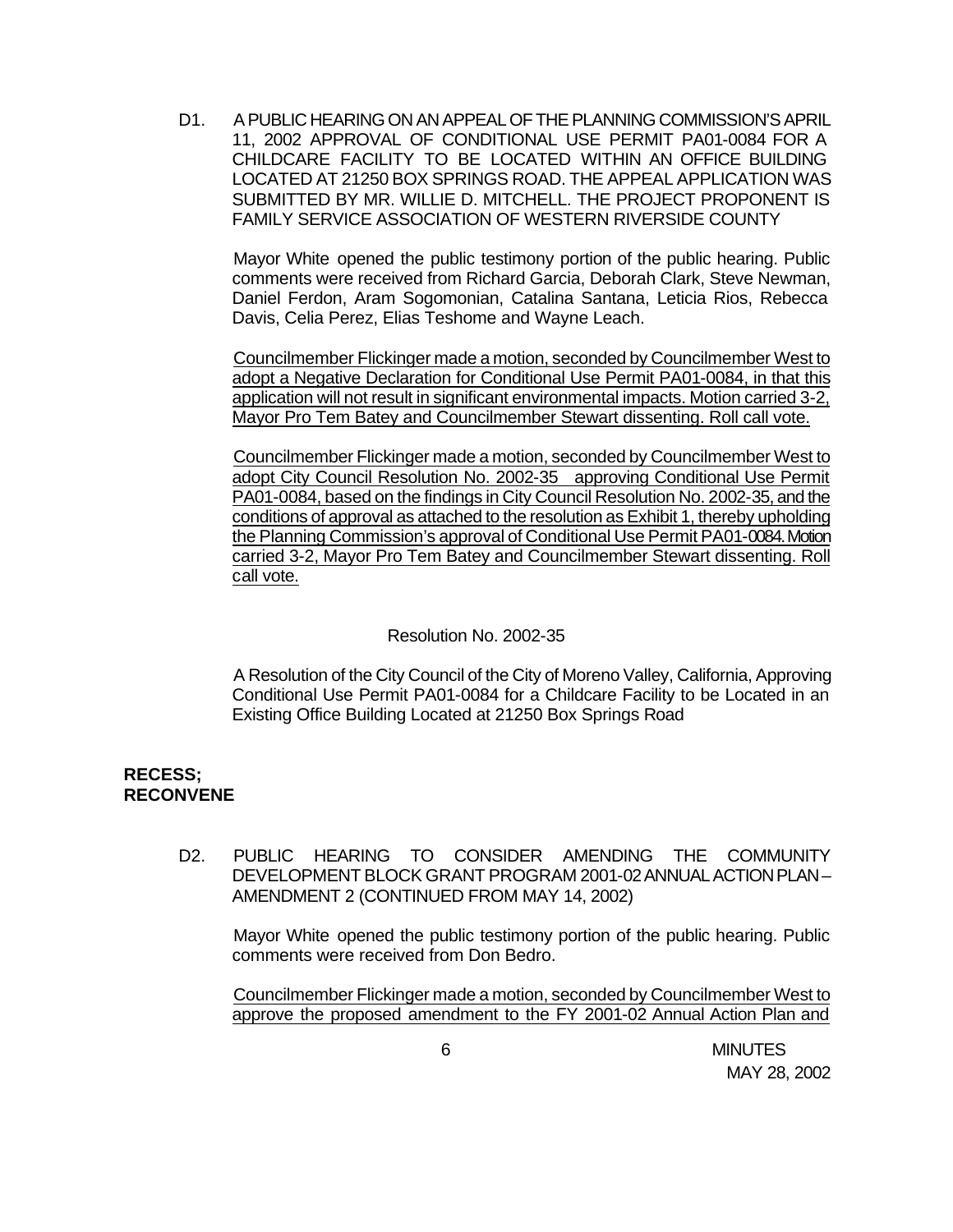authorize the transfer of \$300,000 from account 142.84450 to new project account for child care center, recognizing that this action does not constitute approval of a loan agreement. Motion carried 3-2, Mayor Pro Tem Batey and Councilmember Stewart dissenting. Roll call vote.

D3. PUBLIC HEARING AND ADOPTION OF RESOLUTION ESTABLISHING APPROPRIATIONS ("GANN") LIMIT FOR THE CITY OF MORENO VALLEY FOR FY 2002-03

Mayor White opened the public testimony portion of the public hearing; there being none, public testimony was closed.

Councilmember West made a motion, seconded by Councilmember Flickinger that the City Council adopt Resolution No. 2002-36, establishing an appropriations limit for the City of Moreno Valley for FY 2002/03. Motion carried 5-0. Roll call vote.

#### Resolution No. 2002-36

A Resolution of the City Council of the City of Moreno Valley, California, Establishing an Appropriations Limit for Fiscal Year 2002/03 and Taking Other Actions in Relation Hereto

D4. PUBLIC HEARING AND ADOPTION OF RESOLUTION ESTABLISHING APPROPRIATIONS ("GANN") LIMIT FOR THE COMMUNITY SERVICES DISTRICT FOR FY 02/03

President White opened the public testimony portion of the public hearing. Public comments were received from Pete Bleckert.

Boardmember Stewart made a motion, seconded by Boardmember West that the City Council, acting in its capacity as the governing body of the Community Services District, adopt Resolution No. CSD 2002-05, establishing an appropriations limit for the Community Services District for FY 2002/03. Motion carried 5-0. Roll call vote.

### Resolution No. CSD 2002-05

A Resolution of the Moreno Valley Community Services District of the City of Moreno Valley, California, Establishing an Appropriations Limit for Fiscal Year 2002/03 and Taking Other Actions in Relation Thereto

# **E. ITEMS REMOVED FROM CONSENT CALENDARS FOR DISCUSSION OR SEPARATE ACTION**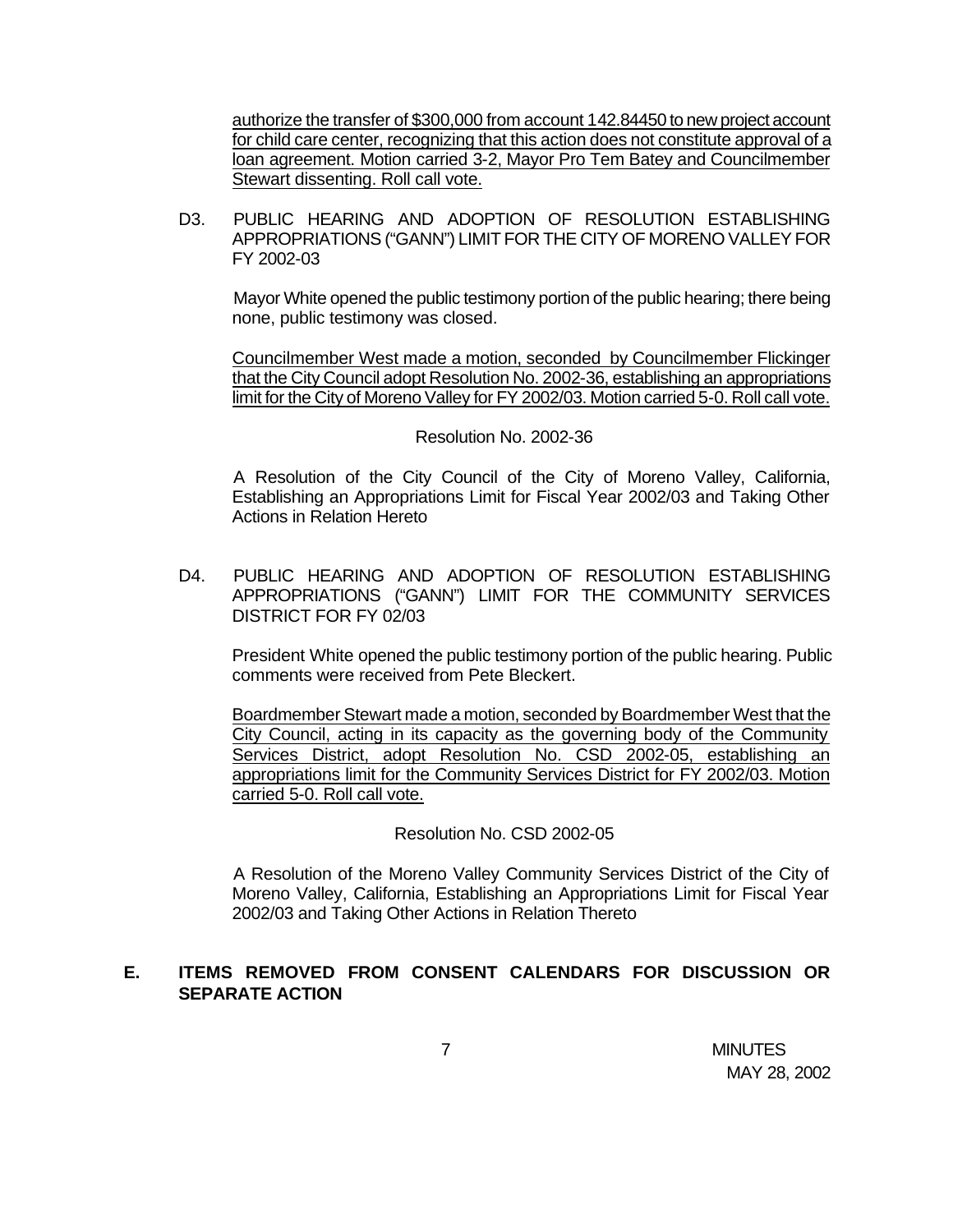None

### **F. REPORTS**

F1. ADOPT RESOLUTION ESTABLISHING A JOINT EXERCISE OF POWERS AGREEMENT WITH THE MORENO VALLEY UNIFIED SCHOOL DISTRICT, AND APPROVE MEMORANDUM OF UNDERSTANDING

Mayor White opened the agenda item for public comments; there being none, public comments were closed.

Councilmember Flickinger made a motion, seconded by Mayor Pro Tem Batey to adopt Resolution No. 2002-39, approving a Joint Exercise of Powers Agreement with the Moreno Valley Unified School District to create the Moreno Valley Unified School District Authority; approve the Memorandum of Understanding for the cooperative library services agreement with the Moreno Valley Unified School District; and authorize the Mayor to execute all documents pertaining to the formation of the Joint Exercise of Powers Agreement and the Memorandum of Understanding.

### Resolution No. 2002-39

A Resolution of the City Council of the City of Moreno Valley, California, Authorizing the Formation of a Joint Exercise of Powers Authority with the Moreno Valley Unified School District

F2. REPORT TO CONSIDER PUBLIC COMMENTS REGARDING COMMUNITY SERVICES DISTRICT ZONE B (RESIDENTIAL STREET LIGHTING) MAIL BALLOT PROCEEDING FOR TENTATIVE TRACT 30195 (AND ALL AFFECTED PHASES)

President White opened the agenda item for public comments; there being none, public comments were closed.

F3. REPORT TO CONSIDER PUBLIC COMMENTS REGARDING MAIL BALLOT PROCEEDING FOR COMMUNITY SERVICES DISTRICT ZONE D (PARKWAY LANDSCAPE MAINTENANCE) ANNUAL SERVICE CHARGE FOR STREET TREE LANDSCAPING PROGRAM - TRACTS 10191/18468

President White opened the agenda item for public comments; there being none, public comments were closed.

F4. REPORT TO CONSIDER PUBLIC COMMENTS REGARDING MORENO VALLEY COMMUNITY SERVICES DISTRICT PROPOSED 2002/2003 ANNUAL CHARGES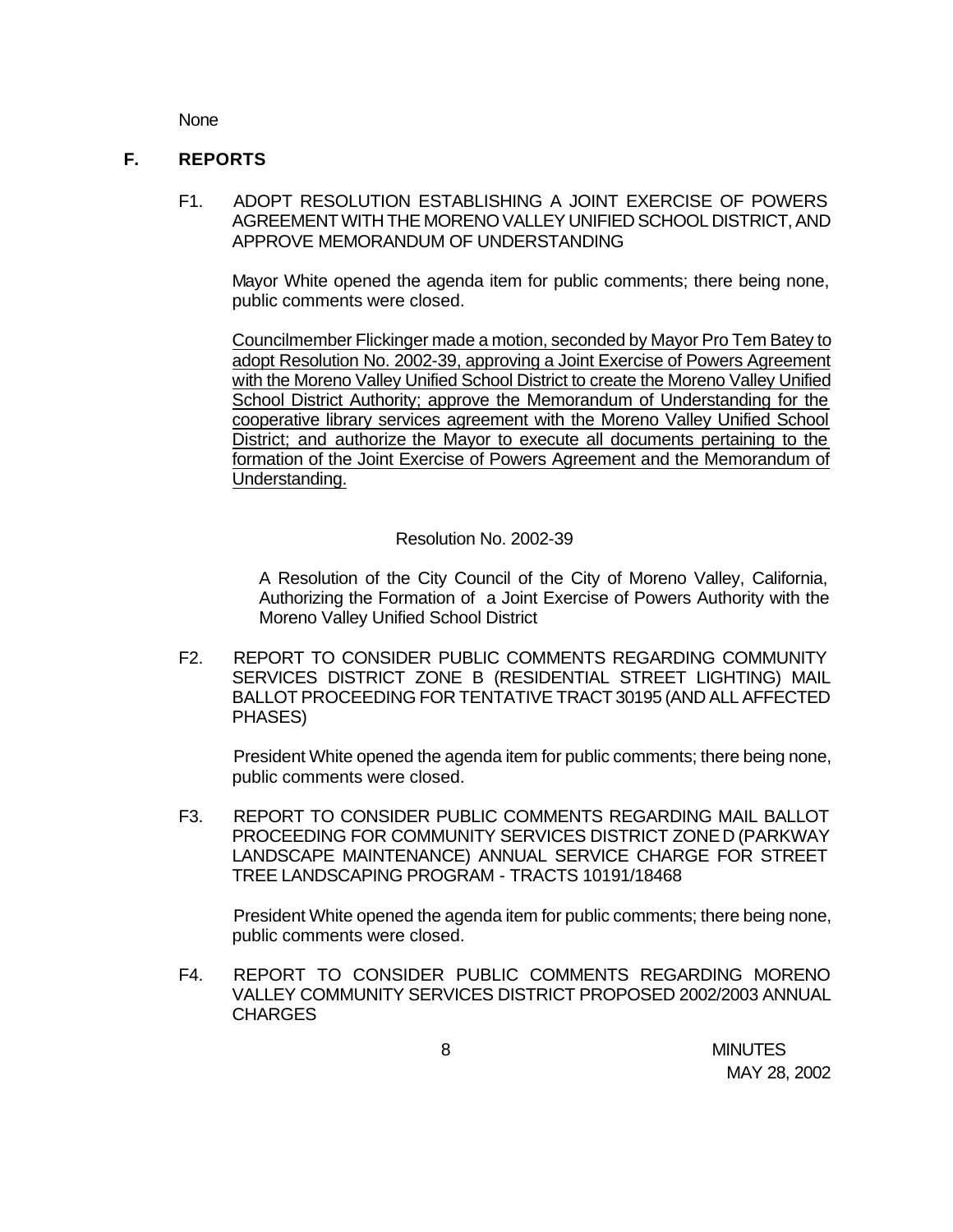President White opened the agenda item for public comments; there being none, public comments were closed.

F5. RESOLUTION NO. CSD 2002-06, APPROVING AND ADOPTING THE COMMUNITY SERVICES DISTRICT ZONES B AND C STREET LIGHTING **POLICY** 

President White opened the agenda item for public comments; there being none, public comments were closed.

Boardmenber Flickinger made a motion, seconded by Boardmember West to continue this item to the City Council meeting of June 11, 2002. Motion carried 5-0. Roll call vote.

F6. ADOPTION OF FY 2002-03 BUDGET AND RELATED ACTIONS

Mayor White opened the agenda item for public comments; which were received from Pete Bleckert and Priscilla Banks (See motion and vote below)

F7. ADOPTION OF THE 2002 REVISED 10-YEAR CAPITAL PLAN

Mayor White opened the agenda item for public comments; there being none, public comments were closed.

Councilmember Flickinger made a motion, seconded by Councilmember Stewart to continue items F6 (Adoption of FY 2002-03 Budget and Related Actions) and F7 (Adoption of the 2002 Revised 10-Year Capital Plan) to the City Council meeting of 6/25/02. Motion carried 5-0. Roll call vote.

F8. LEGISLATIVE UPDATE

Mayor White opened the agenda item for public comments; there being none, public comments were closed.

Councilmember Flickinger made a motion, seconded by Councilmember Stewart to receive and file the Legislative Status Report. Motion carried unanimously.

## F9. CITY MANAGER'S REPORT

Mayor White opened the agenda item for public comments; there being none, public comments were closed.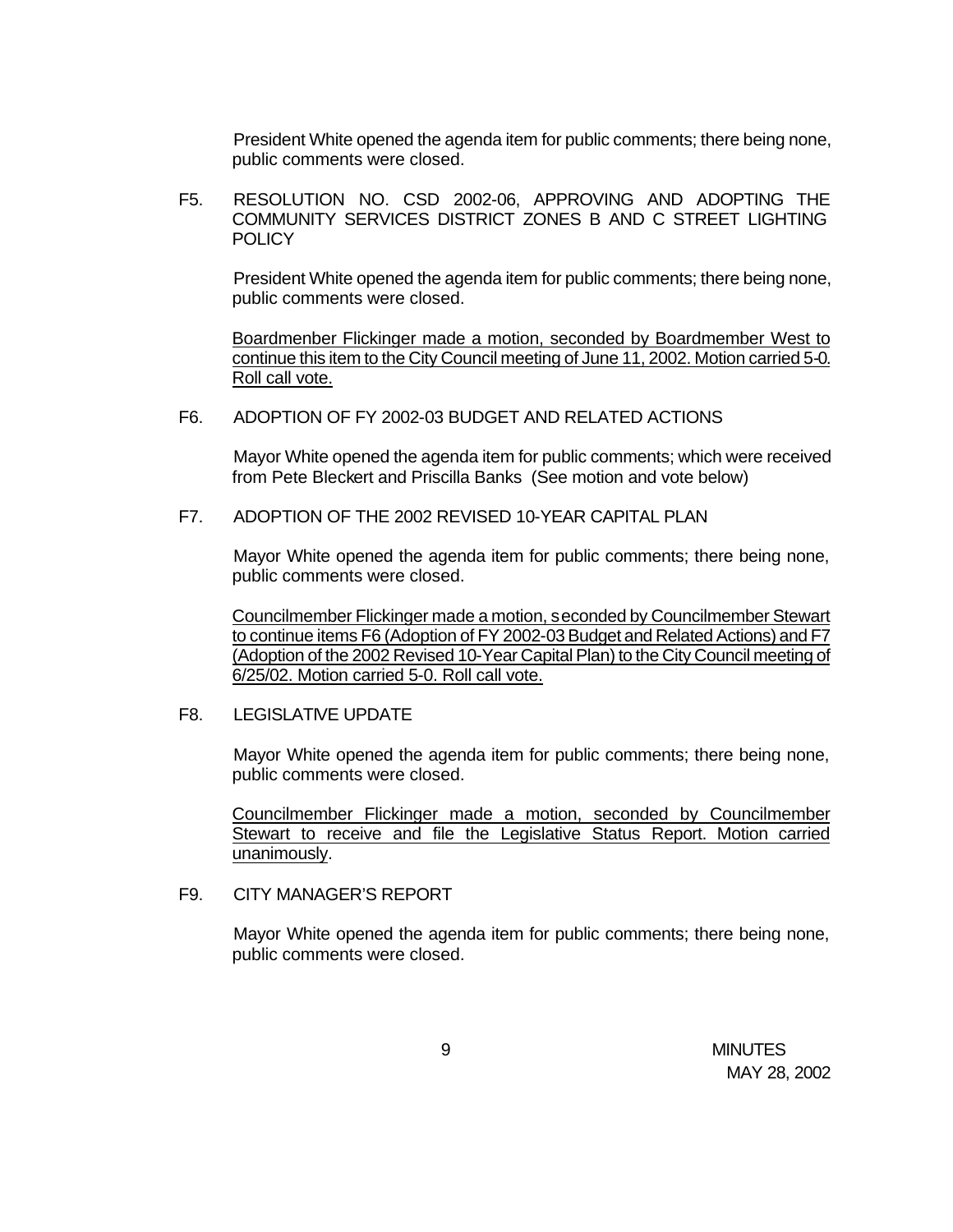# **G. LEGISLATIVE ACTIONS**

ORDINANCES - 1ST READING AND INTRODUCTION - NONE

ORDINANCES - 2ND READING AND ADOPTION

G1. ADOPTION OF ORDINANCE NO. 601, AN ORDINANCE OF THE CITY COUNCIL OF THE CITY OF MORENO VALLEY, CALIFORNIA, APPROVING PA00-0021 (AMENDMENT NO. 1 TO THE EASTGATE RANCH SPECIFIC PLAN) WHICH ADDRESSES CHANGES TO ACCESS, INTERNAL CIRCULATION, THE FLOOD CONTROL CHANNEL, AND THE ZONING ORDINANCE (RECEIVED FIRST READING AND INTRODUCTION MAY 14, 2002 ON A 5 –0 VOTE)

Mayor White opened the agenda item for public comments; there being none, public comments were closed.

Mayor Pro Tem Batey made a motion, seconded by Councilmember Stewart to adopt Ordinance No. 601. Motion carried 5-0. Roll call vote.

Ordinance No. 601

An Ordinance of the City Council of the City of Moreno Valley, California, Approving PA00-0021 (Amendment No. 1 to the Eastgate Ranch Specific Plan) Which Addresses Changes to Access, Internal Circulation, the Flood Control Channel, and the Zoning Ordinance

G2. ADOPTION OF ORDINANCE NO. 602, AN ORDINANCE OF THE CITY COUNCIL OF THE CITY OF MORENO VALLEY, CALIFORNIA, APPROVING PA00-0004, AMENDING CHAPTER 9.02 (SECTION (9.02.180) ENTITLED "NONCONFORMING USES AND PROVISIONS" AND RELATED SECTIONS OF THE MORENO VALLEY MUNICIPAL CODE CITYWIDE (RECEIVED FIRST READING AND INTRODUCTION MAY 14, 2002 ON A 4 – 1 VOTE, BATEY VOTING NO)

Mayor White opened the agenda item for public comments; there being none, public comments were closed.

Councilmember Flickinger made a motion, seconded by Councilmember West to adopt Ordinance No. 602. Motion carried 5-0. Roll call vote.

Ordinance No. 602

An Ordinance of the City Council of the City of Moreno Valley, California, Approving PA00-0004, Amending Chapter 9.02 (Section (9.02.180) Entitled "Nonconforming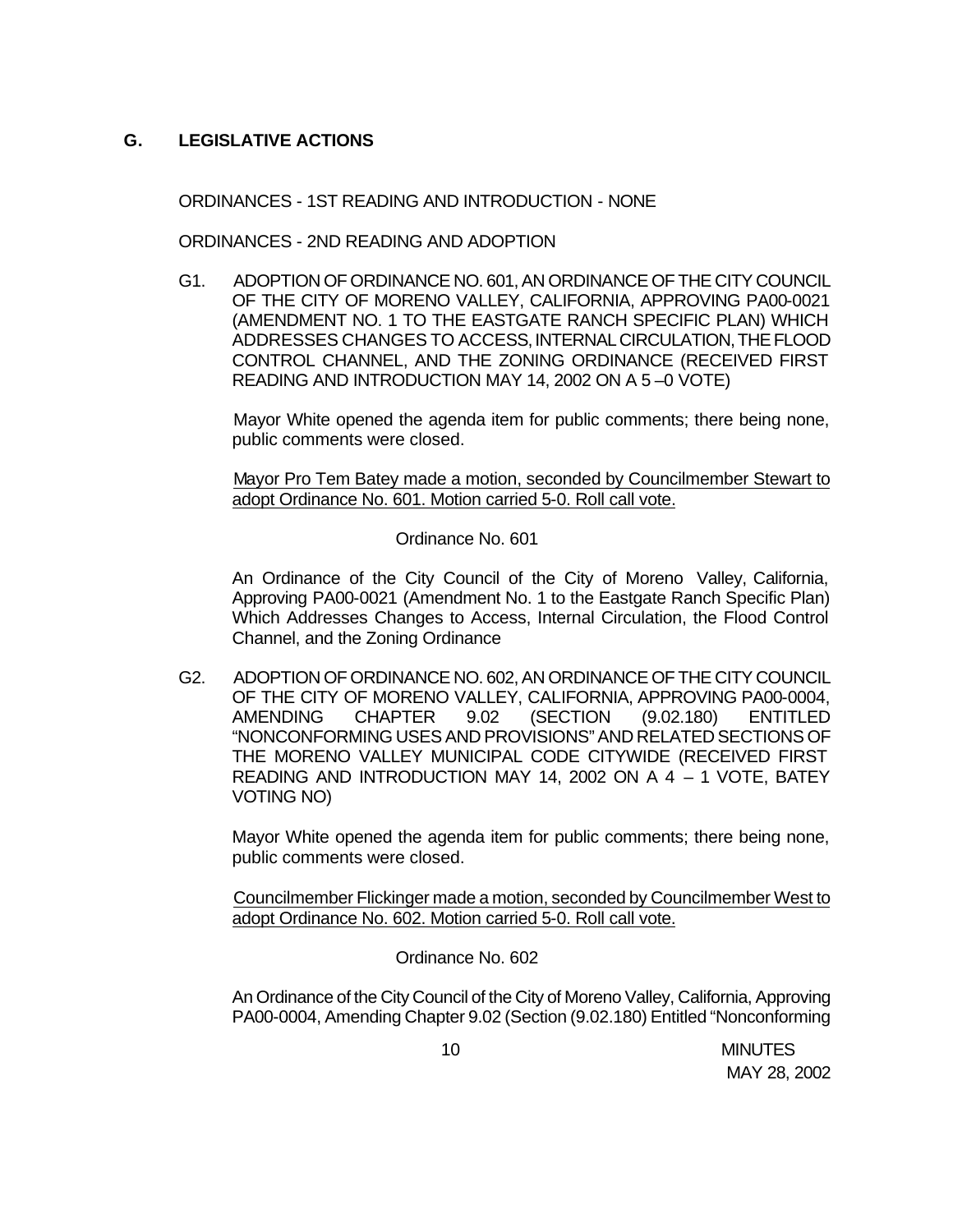Uses and Provisions" and Related Sections of the Moreno Valley Municipal Code **Citywide** 

ORDINANCES - URGENCY ORDINANCES – NONE

RESOLUTIONS – NONE

PUBLIC COMMENTS **ON ANY SUBJECT NOT ON THE AGENDA** UNDER THE JURISDICTION OF THE CITY COUNCIL ARE AS FOLLOWS:

### Chris Porter – P.O. Box 9611

1) Stated he feels the Moreno Valley Police Department is abusive to citizens

### Daryl C. Terrell - Address matter of record

1) Freedom is the unalienable right of all citizens

### Priscilla Banks – 13560 Searson Drive

1) Proposed new library

### Pete Bleckert – Address matter of record

1) City's need for soccer fields

## **REPORT OF ACTION FROM CLOSED SESSION BY CITY ATTORNEY, IF ANY - NONE**

# **CLOSING COMMENTS AND/OR REPORTS OF THE CITY COUNCIL, COMMUNITY SERVICES DISTRICT, OR COMMUNITY REDEVELOPMENT AGENCY**

### Mayor Pro Tem Batey

- 1) Congratulated the graduates of the class of 2002
- 2) Announced he will not be at the next meeting as he will be attending a graduation ceremony
- 3) Would like to explore the possibility of establishing a citizens' committee to help the Police Department deal with some of the complaints coming in – feels it would give an objective third-party perspective to the issues

### Councilmember Stewart

- 1) Stated the gentleman making the statement regarding abuse in the Police Department should file a written complaint – doesn't feel the City needs a citizens' committee to deal with these issues
- 2) Asked the Police Department to investigate the illegal street racing between Hidden Springs and Old Lake that is occurring late at night